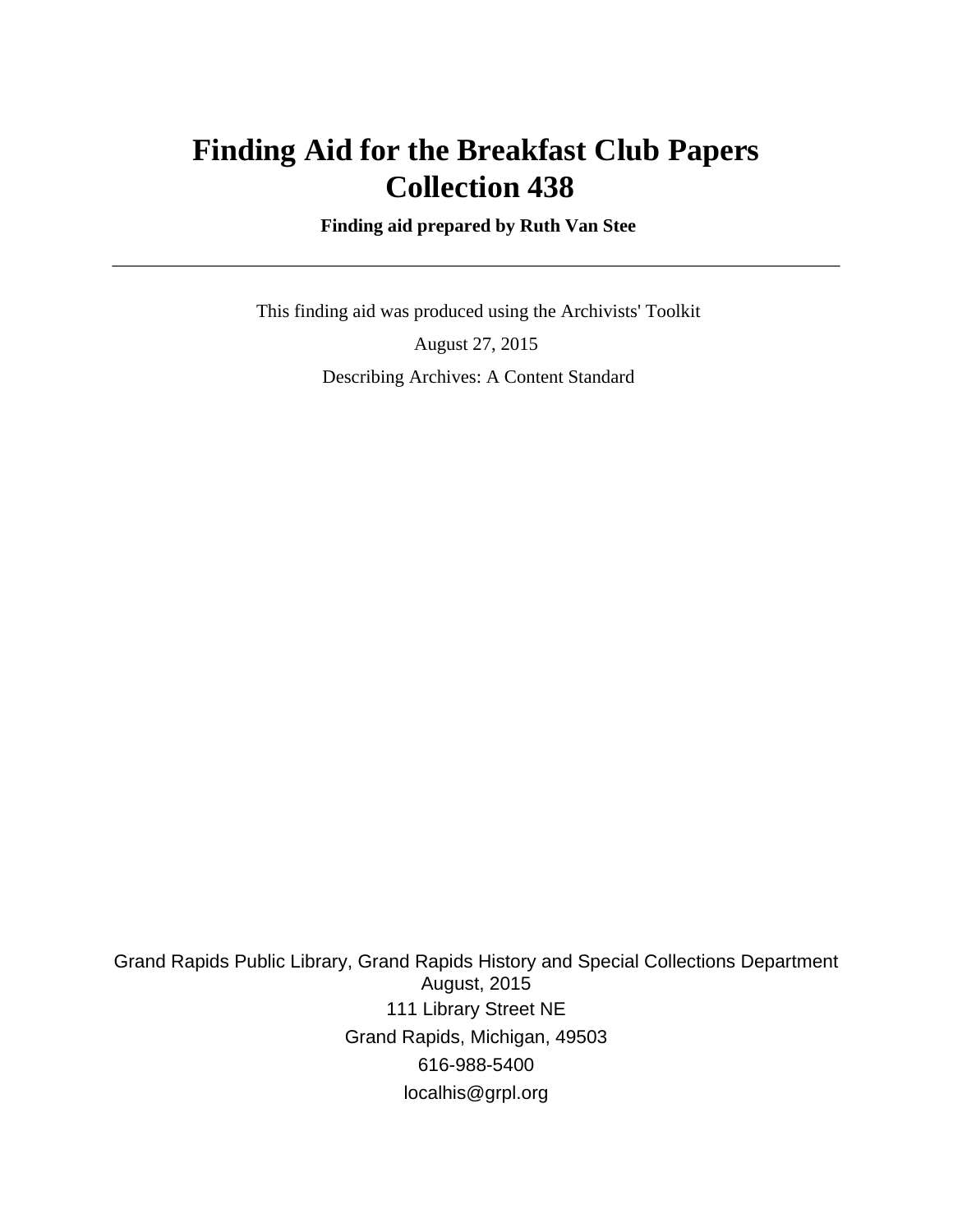## **Table of Contents**

 $\overline{\phantom{a}}$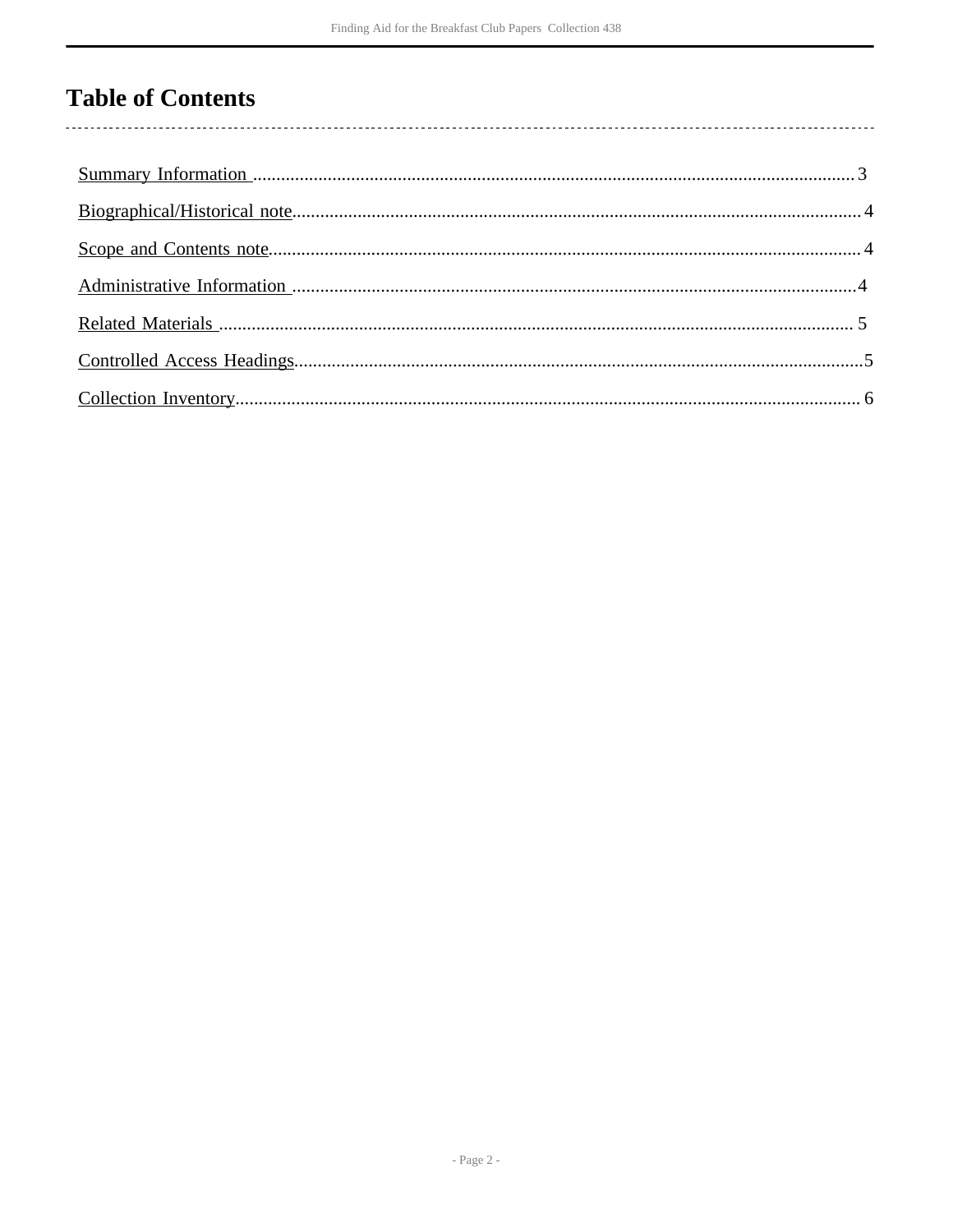# <span id="page-2-0"></span>**Summary Information**

| <b>Repository</b> | Grand Rapids Public Library, Grand Rapids History and Special<br><b>Collections Department</b>                                                                                                                                                                                                                                                                                                                                                                                                                                                                                                                                                                                                                                                                                                                                                                                                                                                           |
|-------------------|----------------------------------------------------------------------------------------------------------------------------------------------------------------------------------------------------------------------------------------------------------------------------------------------------------------------------------------------------------------------------------------------------------------------------------------------------------------------------------------------------------------------------------------------------------------------------------------------------------------------------------------------------------------------------------------------------------------------------------------------------------------------------------------------------------------------------------------------------------------------------------------------------------------------------------------------------------|
| <b>Title</b>      | <b>Breakfast Club Papers</b>                                                                                                                                                                                                                                                                                                                                                                                                                                                                                                                                                                                                                                                                                                                                                                                                                                                                                                                             |
| Date [bulk]       | Bulk, 1979-1982                                                                                                                                                                                                                                                                                                                                                                                                                                                                                                                                                                                                                                                                                                                                                                                                                                                                                                                                          |
| Date [inclusive]  | 1966 - 1985                                                                                                                                                                                                                                                                                                                                                                                                                                                                                                                                                                                                                                                                                                                                                                                                                                                                                                                                              |
| <b>Extent</b>     | 1.0 Linear feet one legal box                                                                                                                                                                                                                                                                                                                                                                                                                                                                                                                                                                                                                                                                                                                                                                                                                                                                                                                            |
| Language          | English                                                                                                                                                                                                                                                                                                                                                                                                                                                                                                                                                                                                                                                                                                                                                                                                                                                                                                                                                  |
| <b>Abstract</b>   | The Breakfast Club Collection contains material related to it's founding<br>member and life-time president, John A. Collins, who organized the club<br>in 1936 during his tenure as Mayor of East Grand Rapids, Michigan.<br>The Breakfast Club is a loosely organized group of local leaders<br>in business, politics and cultural institutions that meets every other<br>Wednesday morning in downtown Grand Rapids, Michigan. The material<br>in this collection dates mainly from 1979 through 1982 and consists of<br>correspondence, roster of members booklets, news clippings on Collins'<br>97th birthday celebration and his death at age 99, photographs of the<br>celebration in East Grand Rapids on the 100th anniversary of Collins'<br>birth and the dedication of a sculpture in his honor, and a cassette tape<br>recording of the breakfast club's 50th anniversary meeting, with Judge<br>Stuart Hoffius, vice-president since 1936. |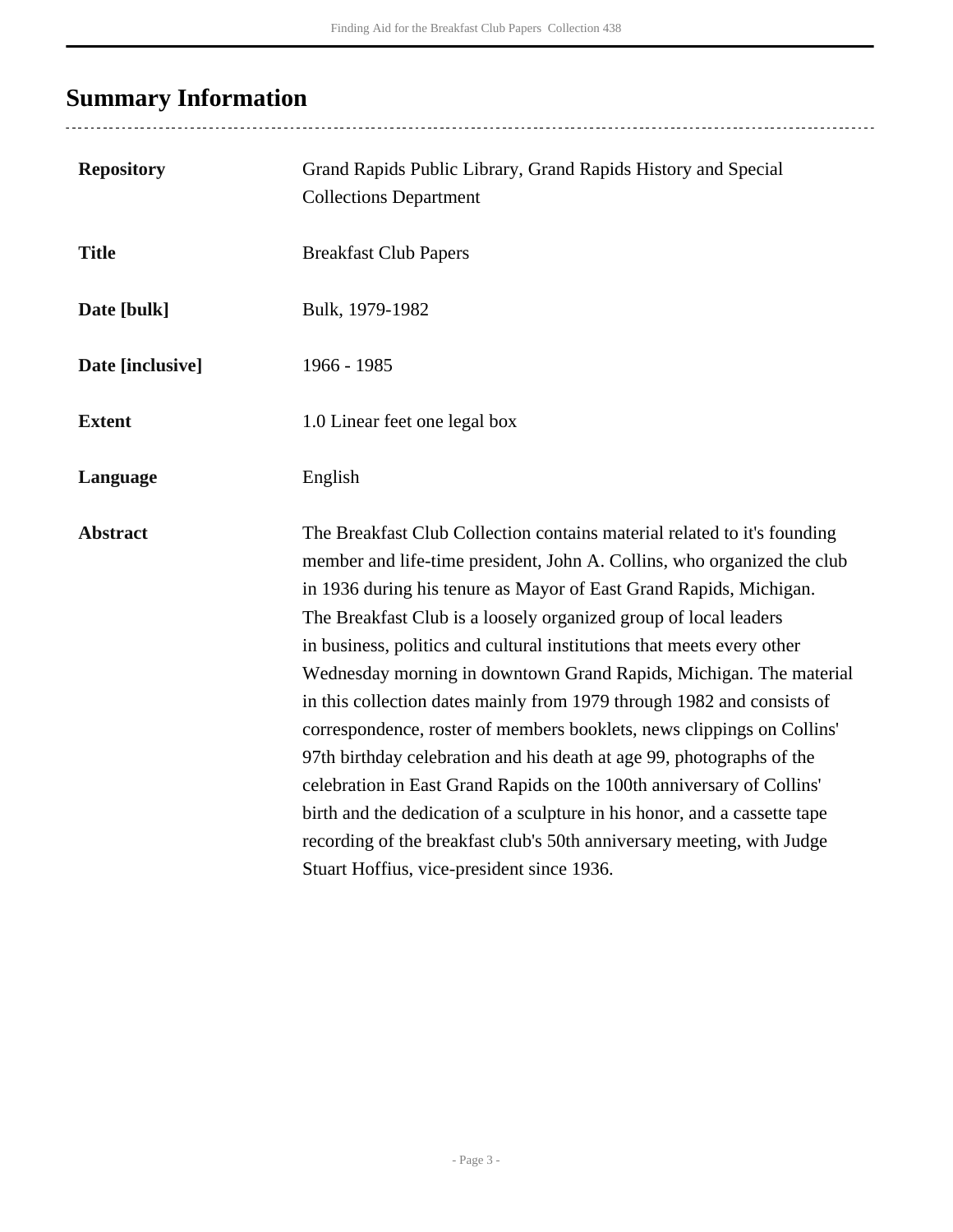### <span id="page-3-0"></span>**Biographical/Historical note**

The Breakfast Club was organized in 1936 by a group of men who invited other men to a regular breakfast meeting on a Wednesday morning at the Pantlind Hotel (presently, the Amway Grand Plaza Hotel). They continued to meet every other Wednesday, with breakfast served at at 7:30 and adjournment promply at 8:30. They would often invite outside speakers to the breakfasts, including professors and foreign students from the local colleges, various clergymen, and other local talent. The first year John Collins, mayor of East Grand Rapids from 1933 - 1955, was elected president. He remained in that postion, as did the other officers, for the next 50 years, even after his death in 1982. While the club was open to only males for many years, they invited and inlcuded men from any race and nationality.

John Collins (August 3, 1882 - April 16, 1982), the main focus of this collection, grew up in Grand Rapids, attended Catholic schools on the north side of the city, and married Sadie Campbell in 1904. Together they raised seven children in their home on Rosewood Avenue in East Grand Rapids. He began his career at Bissell Carpet Sweeper Company in 1910 and continued there until 1955, walking the 7.5 miles from to work every day, which was noted in *Ripley's Believe or Not*. In addition to his lengthy service as mayor of East Grand Rapids, he served on the Kent County Board of Supervisors.

### <span id="page-3-1"></span>**Scope and Contents note**

This collection contains materials concerning the Breakfast Club, especially as it relates to John A. Collins, lifetime president of the club. Most of the items are from 1979-1982, from the time of Collins' 97th birthday to his death in 1982, including news clippings, correspondence, and photographs. Outside of those dates, there are some earlier Membership Roster booklets from 1966 and 1971, and cassette tapes of the 50th anniversary of the club in 1986.

### <span id="page-3-2"></span>**Administrative Information**

#### **Publication Information**

Grand Rapids Public Library, Grand Rapids History and Special Collections Department August, 2015

#### **Immediate Source of Acquisition note**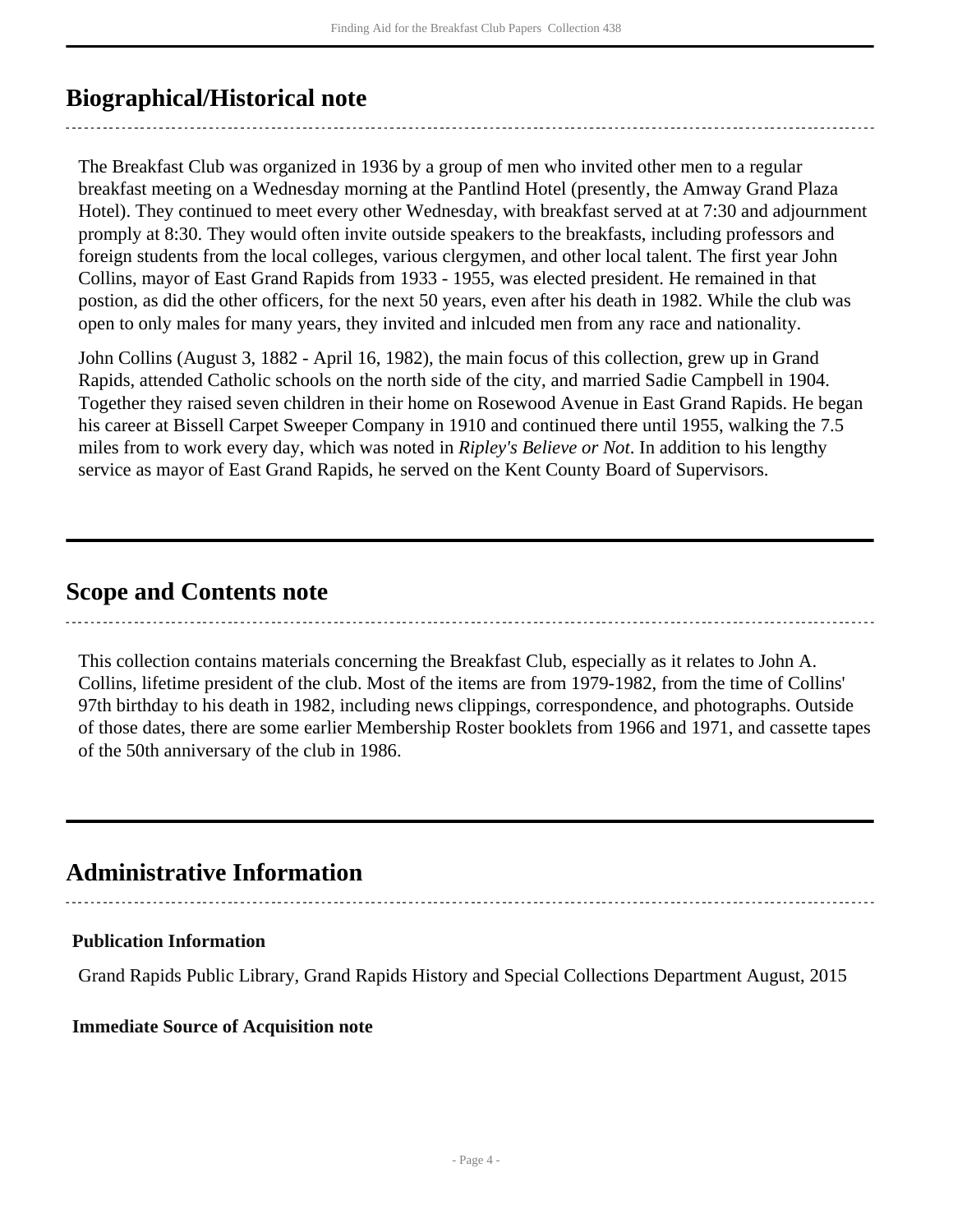### <span id="page-4-0"></span>**Related Materials**

#### **Related Archival Materials note**

129, Rotary Club Records, Roasting John Collins, 1964. 2-5, 15-1

416, Grandville Star Photographs, 2-160

164, GRPL Oral History Collection

133, News Photographs Collection

59, James H. Hooper Photographs, 1933, #623

125, Robinson Studio Collection, Commercial Series, C00798-C007100

### <span id="page-4-1"></span>**Controlled Access Headings**

#### **Geographic Name(s)**

- East Grand Rapids (Mich.) -- History
- Grand Rapids (Mich.) -- Biography

#### **Subject(s)**

• Mayors -- Michigan -- Grand Rapids